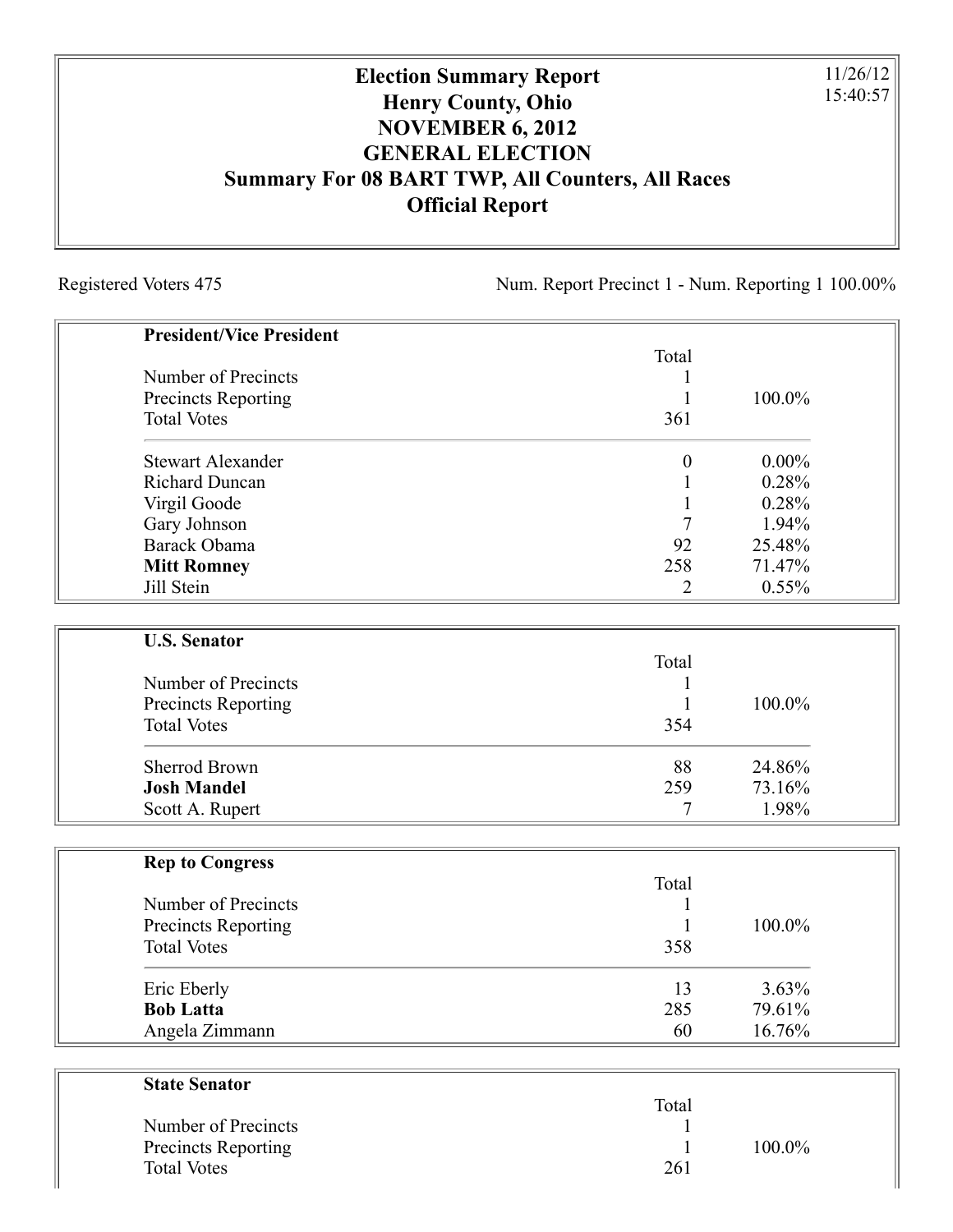| <b>Cliff Hite</b>                         | 261               | 100.00% |  |
|-------------------------------------------|-------------------|---------|--|
|                                           |                   |         |  |
| <b>State Representative</b>               | Total             |         |  |
| Number of Precincts                       |                   |         |  |
| Precincts Reporting                       |                   | 100.0%  |  |
| <b>Total Votes</b>                        | 335               |         |  |
| John H. Vanover                           | 65                | 19.40%  |  |
| Lynn R. Wachtmann                         | 270               | 80.60%  |  |
| <b>County Comm 1-2-2013</b>               |                   |         |  |
|                                           | Total             |         |  |
| Number of Precincts                       | 1                 |         |  |
| Precincts Reporting                       |                   | 100.0%  |  |
| <b>Total Votes</b>                        | 325               |         |  |
| <b>Glenn A. Miller</b>                    | 243               | 74.77%  |  |
| Richard C. Myers                          | 82                | 25.23%  |  |
|                                           |                   |         |  |
| County Comm 1-3-2013                      |                   |         |  |
|                                           | Total             |         |  |
| Number of Precincts                       |                   |         |  |
| Precincts Reporting                       |                   | 100.0%  |  |
| <b>Total Votes</b>                        | 286               |         |  |
| <b>Robert E. Hastedt</b>                  | 286               | 100.00% |  |
|                                           |                   |         |  |
| <b>County Auditor</b>                     |                   |         |  |
| Number of Precincts                       | Total             |         |  |
|                                           | $\mathbf{1}$<br>1 | 100.0%  |  |
| Precincts Reporting<br><b>Total Votes</b> | 277               |         |  |
|                                           |                   |         |  |
| <b>Kevin Garringer</b>                    | 277               | 100.00% |  |
|                                           |                   |         |  |
| <b>Prosecuting Attorney</b>               | Total             |         |  |
| Number of Precincts                       |                   |         |  |
| Precincts Reporting                       |                   | 100.0%  |  |
| <b>Total Votes</b>                        | 275               |         |  |
|                                           |                   |         |  |
| John H. Hanna                             | 275               | 100.00% |  |
|                                           |                   |         |  |
| <b>Clerk of Court Common Pleas</b>        | Total             |         |  |
| Number of Precincts                       |                   |         |  |
| Precincts Reporting                       |                   | 100.0%  |  |
| <b>Total Votes</b>                        | 271               |         |  |
|                                           |                   |         |  |
|                                           |                   |         |  |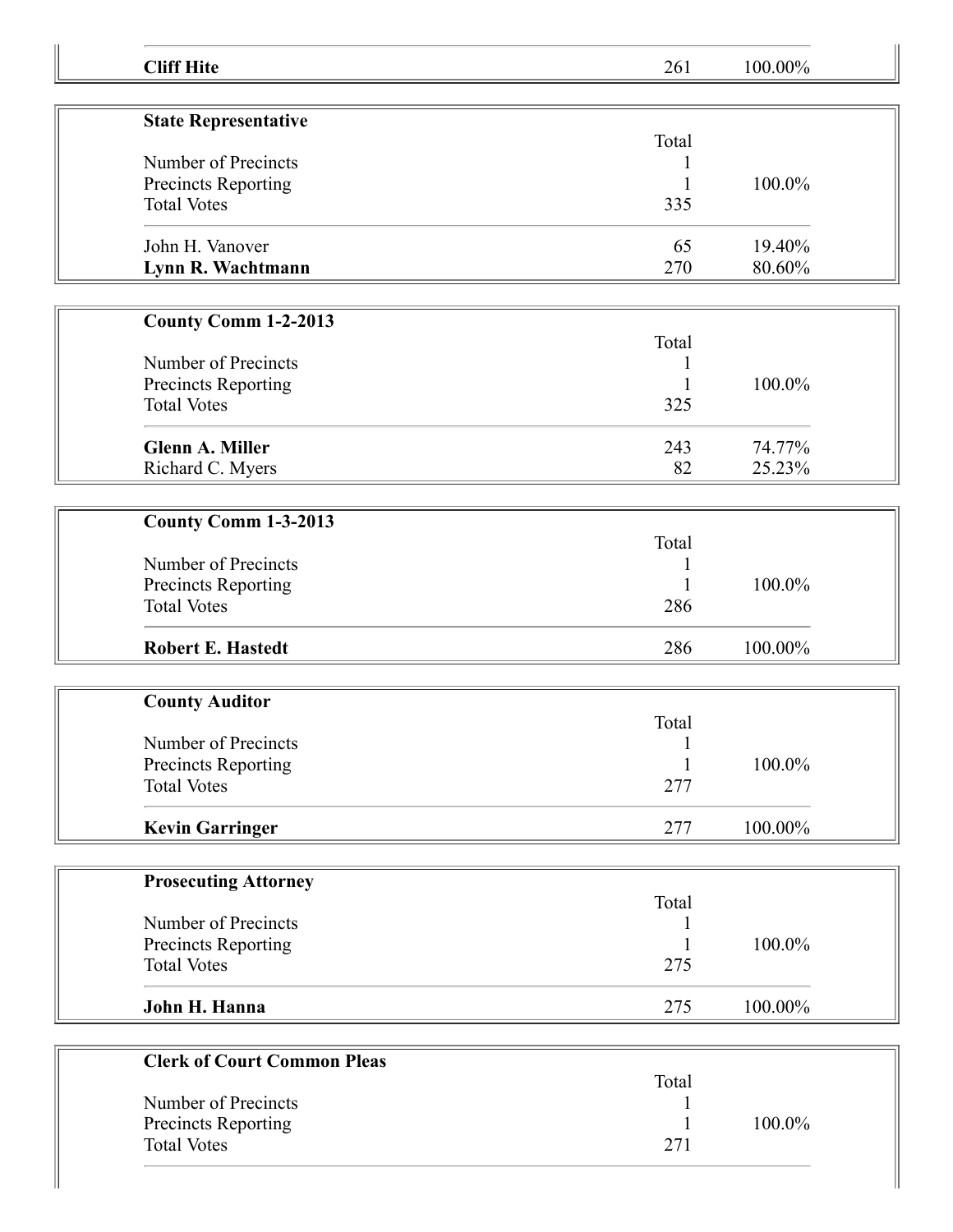| <b>Connie L. Schnitkey</b>      | 271          | 100.00% |
|---------------------------------|--------------|---------|
|                                 |              |         |
| <b>Sheriff</b>                  |              |         |
|                                 | Total        |         |
| Number of Precincts             |              |         |
| Precincts Reporting             |              | 100.0%  |
| <b>Total Votes</b>              | 342          |         |
| <b>Michael Bodenbender</b>      | 212          | 61.99%  |
| John J. Nye                     | 130          | 38.01%  |
|                                 |              |         |
| <b>County Recorder</b>          |              |         |
|                                 | Total        |         |
| Number of Precincts             |              |         |
| Precincts Reporting             |              | 100.0%  |
| <b>Total Votes</b>              | 214          |         |
| Sara L. Myles                   | 214          | 100.00% |
|                                 |              |         |
| <b>County Treasurer</b>         |              |         |
|                                 | Total        |         |
| Number of Precincts             |              |         |
| Precincts Reporting             |              | 100.0%  |
| <b>Total Votes</b>              | 332          |         |
|                                 |              |         |
| <b>Zachary T. Riley</b>         | 169          | 50.90%  |
| Calvin G. Spiess                | 163          | 49.10%  |
| <b>County Engineer</b>          |              |         |
|                                 | Total        |         |
| Number of Precincts             |              |         |
| <b>Precincts Reporting</b>      | $\mathbf{1}$ | 100.0%  |
| <b>Total Votes</b>              | 218          |         |
|                                 |              |         |
| <b>Timothy J. Schumm</b>        | 218          | 100.00% |
| <b>County Coroner</b>           |              |         |
|                                 | Total        |         |
| Number of Precincts             |              |         |
| Precincts Reporting             |              | 100.0%  |
| <b>Total Votes</b>              | 273          |         |
|                                 |              |         |
| <b>Marek Skoskiewicz</b>        | 273          | 100.00% |
|                                 |              |         |
| <b>State Board of Education</b> | Total        |         |
| Number of Precincts             |              |         |
| Precincts Reporting             |              | 100.0%  |
| <b>Total Votes</b>              | 237          |         |
|                                 |              |         |
| Stanley Jackson                 | 89           | 37.55%  |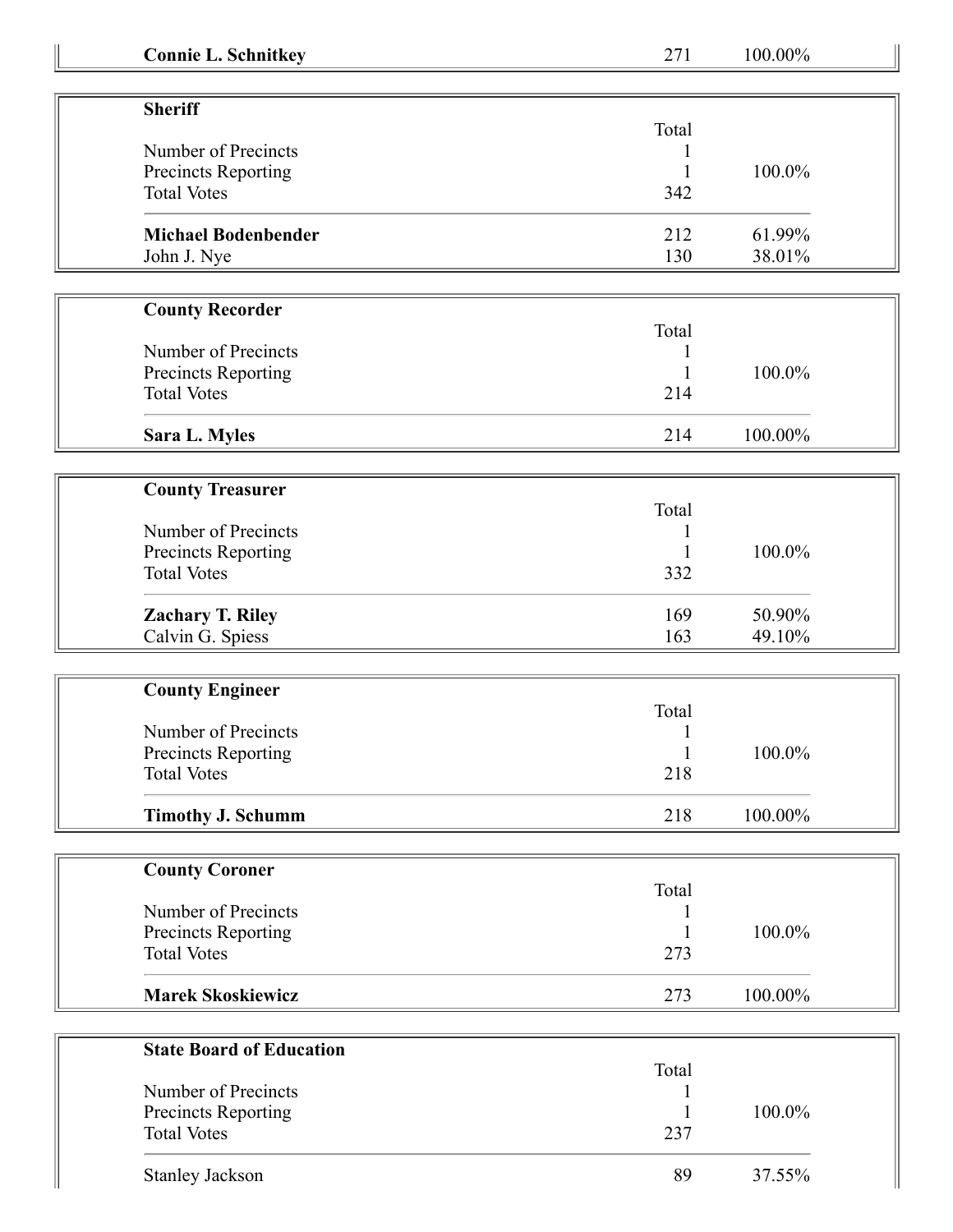| Justice Sup Crt 1-1-2013   |       |           |
|----------------------------|-------|-----------|
|                            | Total |           |
| Number of Precincts        |       |           |
| <b>Precincts Reporting</b> |       | $100.0\%$ |
| <b>Total Votes</b>         | 269   |           |
| <b>Terrence O"Donnell</b>  | 202   | 75.09%    |
| Mike Skindell              | 67    | 24.91%    |

## **Justice Sup Crt 1-2-2013**

| Number of Precincts                       | Total |        |
|-------------------------------------------|-------|--------|
|                                           |       |        |
| Precincts Reporting<br><b>Total Votes</b> | 272   | 100.0% |
|                                           |       |        |
| <b>Robert R. Cupp</b>                     | 158   | 58.09% |
| William M. O'Neill                        | 114   | 41.91% |

## **Justice Sup Crt 12-31-2014**

|                            | Total |           |
|----------------------------|-------|-----------|
| Number of Precincts        |       |           |
| <b>Precincts Reporting</b> |       | $100.0\%$ |
| <b>Total Votes</b>         | 260   |           |
| <b>Yvette McGee Brown</b>  | 52    | 20.00%    |
| <b>Sharon L. Kennedy</b>   | 208   | 80.00%    |

| <b>Judge of Court of Appeals</b> |       |            |  |
|----------------------------------|-------|------------|--|
|                                  | Total |            |  |
| Number of Precincts              |       |            |  |
| Precincts Reporting              |       | $100.0\%$  |  |
| <b>Total Votes</b>               | 222   |            |  |
| John R. Willamowski              | 222   | $100.00\%$ |  |

| <b>State Issue 1</b> |       |        |
|----------------------|-------|--------|
|                      | Total |        |
| Number of Precincts  |       |        |
| Precincts Reporting  |       | 100.0% |
| <b>Total Votes</b>   | 316   |        |
| <b>YES</b>           | 78    | 24.68% |
| NO                   | 238   | 75.32% |

| <b>State Issue 2</b>       |        |  |
|----------------------------|--------|--|
|                            | Total  |  |
| Number of Precincts        |        |  |
| <b>Precincts Reporting</b> | 100.0% |  |
| <b>Total Votes</b>         | 320    |  |